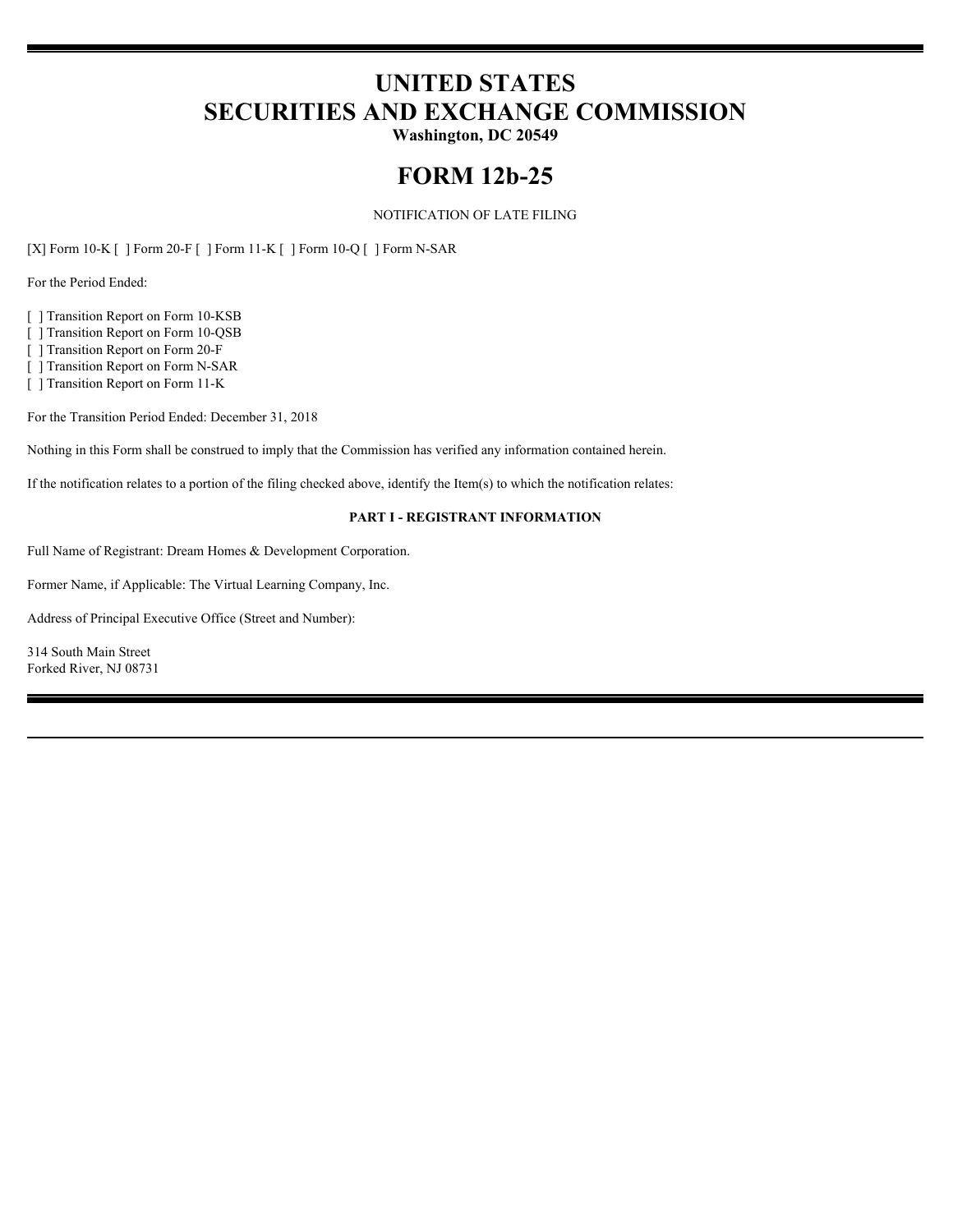### **PART II - RULES 12b-25 (b) AND (c)**

If the subject report could not be filed without reasonable effort or expense and the registrant seeks relief pursuant to Rule 12b-25(b), the following should be completed. (Check box if appropriate)

[  $\alpha$ ] (a) The reasons described in reasonable detail in Part III of this form could not be eliminated without unreasonable effort or expense;

[X] (b) The subject annual report or semi-annual report, transition report on Form 10-K, Form 20-F, 11-K or Form N-SAR, or portion thereof will be filed on or before the fifteenth calendar day following the prescribed due date; or the subject Quarterly report or transition report on Form 10-QSB, or portion thereof, will be filed on or before the fifth calendar day following the prescribed due date; and

 $\lceil \cdot \rceil$  (c) The accountant's statement or other exhibit required by Rule 12b-25(c) has been attached if applicable)

#### **PART III - NARRATIVE**

The Registrant is in the process of compiling information for the year ending December 31, 2018 for the Form 10-K, all of which information has not yet been received.

#### **PART IV - OTHER INFORMATION**

(1) Name and telephone number of person to contact in regard to this notification:

Chris Dieterich, Esq.: (310) 312-6888.

(2) Have all or other periodic report required under section 13 or 15(d) of the Securities Exchange Act of 1934 or section 30 of the Investment Company act of 1940 during the preceding 12 months or for such shorter period that the registrant was required to file such report(s) been filed? If the answer is no, identify report(s). **PART II - RULES 120-25 (b) AND (c)**<br>
If the subject report oned a the plate without reasonable effort or expense and the registrant seeks relief parsument to Rule 120-25(b), the following should be<br>
1) Icis ) The results

 $[X]$  Yes  $[ ]$  No

statements to be included in the subject report or portion thereof?

[ ] Yes [X] No

The Registrant has caused this notification to be signed on its behalf by the undersigned, thereunto duly authorized.